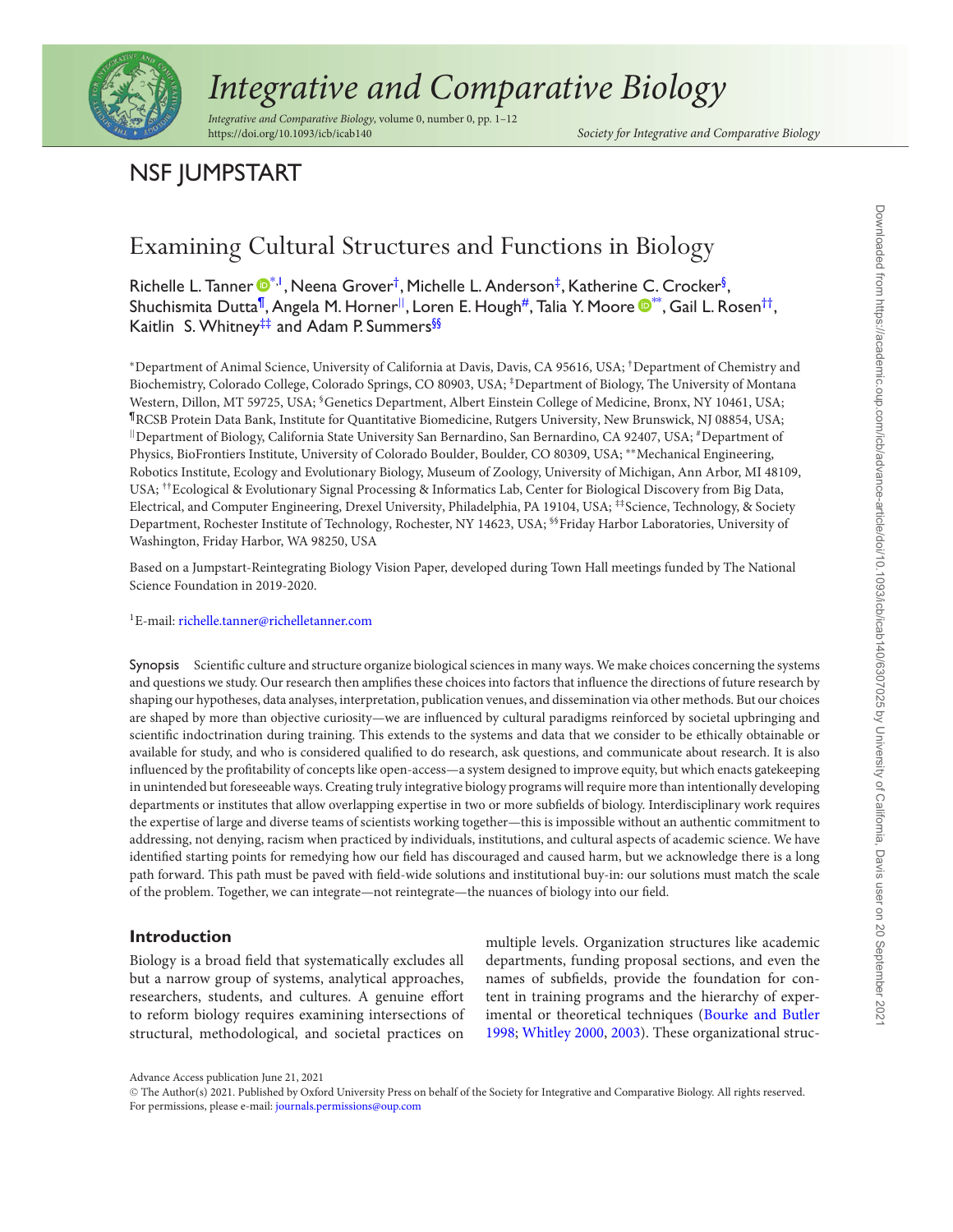tures are periodically interrogated and changed, resulting in departmental splits or mergers and new interdisciplinary programs (Mäkinen et al. 2020). The ways in which we motivate, reward, and recognize scientific advances prioritize individual glory over cooperative and equitable teaming and training. However, because the organizational infrastructure and interpersonal interactions within a scientific community are greatly informed by our society outside of science, we must critically examine and actively reshape our scientific processes to foster inclusive and integrative research. Without intervention, systems that were built by a racist society will inevitably reproduce racism. Current constraints suppress human and scientific potential by systematically excluding groups of people and ideas (Hackett 1990; Gaukroger 2008; National Center for Science and Engineering Statistics 2019; Chaudhury and Colla 2020; Cooper et al. 2020).

Our thoughts for reshaping biology arose during a 2019 workshop run by the National Science Foundation on reintegrating biology. Here, we describe the state of culture and ethics in biology by covering a wide breadth of intersectional issues impacting diversity, equity, and inclusion. We call for an overhaul of current practices in biology and provide starting points that can support movements toward equity and interdisciplinarity in the context of classrooms, research groups, manuscripts, departments, societies, and funding agencies.

## **Structure and function in research**

## **Methods in the biological sciences**

Scientific thinking is broader than the experiments themselves. In the process of experimentation, we sometimes oversimplify the problem and limit further inquiry. Often reducing of the scale of the problem is a methodological necessity that creates systemic biases. We have identified some methodological limitations of our current approach:

- $(1)$  Established methods provide quick and effective ways to generate new knowledge. Data are obtained by using samples, tools, and methods at hand. However, without questioning our assumptions or generating new approaches, the limitations of established practices greatly constrain scientific inquiry (see examples in Soldatova and King 2006; Laake et al. 2007; Dodick et al. 2009).
- (*2*) Focus on particular systems makes less studied systems less visible and hence, less valued. For example, the majority of our understanding of terrestrial legged locomotion arises from "cursorial" animals that use steady-state locomotion (Jenkins 1971). As a result, researchers frequently assume

that all legged locomotion is dynamically similar to cursorial locomotion, and that "variability" in more complex locomotion should be reduced so that preexisting tools can be applied.

(*3*) Focus on a handful of model organisms risks missing or minimizing important differences between organisms, such that "averaged" organismal characteristics minimize the nuances of biological systems (Hedges 2002). When the approaches become systematic, our understanding of the complexity of the biological system is diminished.

To overcome these limitations, we propose:

- (*1*) Use the limitations of our methods and technologies to identify conceptual traps that currently constrain our thinking (Torres-Vila et al. 2004; Williams 2008).
- (*2*) Use the lens of method development to identify cultural silos and narrowing of perspectives that has occurred in various sub-disciplines (Hull 2010).
- (*3*) Use systematic approaches that acknowledge the weaknesses of systems studied and consider more holistic integration of sub-fields (Jose 2020).
- (*4*) Put a higher value on complex and interdependent communities of organisms that need to be studied together rather than as independent species to be fully understood. We need to foster respect for the complex networks of interactions among organisms (Proulx et al. 2005).

## **Society informs culture in the biological sciences**

Questions that we ask as scientists, the hypotheses we generate, and the data analyses we choose, determine the direction of science. How we approach these questions is shaped by cultural paradigms reinforced by societal upbringing and scientific indoctrination during training (Fountain 1998; Whitley 2000; Hull  $2010$ ; Hansson  $2018$ ). Some features that limit scientific progress by reinforcing existing cultural norms are as follows:

 $(1)$  Scientists are influenced by cultural paradigms in society and their scientific community as they build biological hypotheses (Milner 2007). For example, cultural misogyny predisposed Victorian scientists to dismiss the role of female choice in Anolis lizard mating (Kamath and Losos 2017). Additionally, the idea that a single gene that yields a single protein which exists to perform a single function fit the culture of individual exceptionalism at the time and place of its discovery (Crick 1958), but both genetics and theory have since been shown to be substantially more complex (Gould and Lewontin 1979).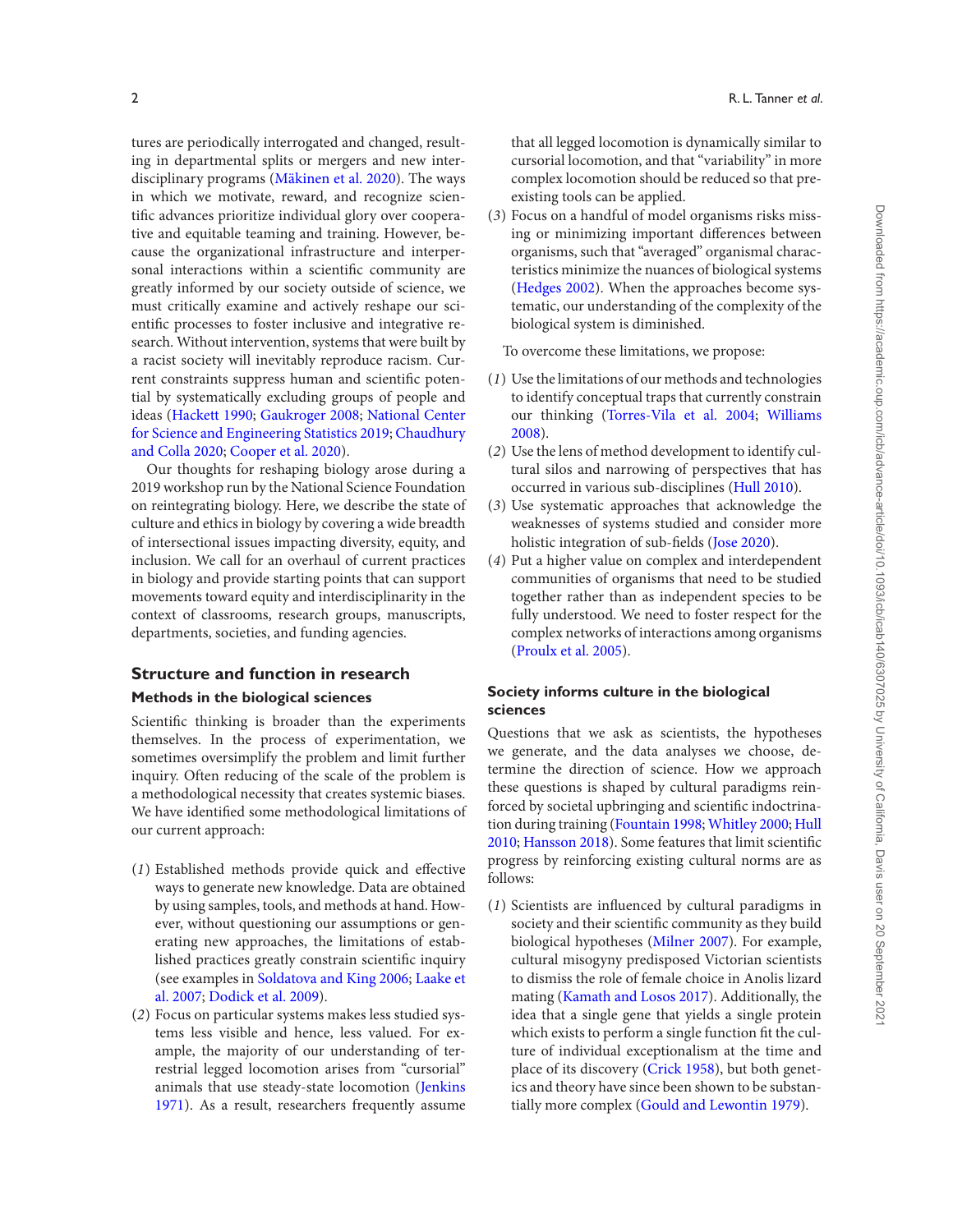Examining cultural structures and functions in biology 3

- (*2*) When the views of a few powerful individuals shape a field, high similarity in backgrounds (e.g., field of expertise, socioeconomic status, gender, ethnicity) of those individuals can limit new directions or alternative perspectives (e.g., Crick 1958; Hallgrímsson and Hall 2011; Hall 2012; see Lewontin 1982 for a related critique). This effect is especially evident when foundational theories are wrongly attributed to the "genius" of single individuals, upon which entire subfields are established this erases the diversity present in the generation of any "great idea" and canalizes subsequent work as derivative of the founder.
- (3) Recruitment and retention in our field, especially in leadership roles, are limited to a narrow demographic, which leads to a narrowing of the cultural lens (Clark and Ma 2005; Taylor et al. 2017; Kaplan et al. 2018). Individuals entering a field do not, and cannot, see themselves represented in the present culture, and therefore must conform, be silenced, or leave (Morley and Lugg 2009; Burke 2013). The few who attempt and/or succeed to broaden the cultural lens pay a significant personal and professional cost for disrupting cultural norms (Rodríguez et al. 2015; Burnett et al. 2020).

To identify these and other cultural limitations, we propose:

- (*1*) Broadening training for all researchers—in philosophy, ethics, history, languages, along with a broader training in various aspects of biology. This training should address how to express appreciation for these learned diverse perspectives through not only acknowledgement but explicit incorporation into biological approaches (Kimmerer 2002; Schell et al. 2020).
- $(2)$  Building an equitable scientific community that broadens the perspectives of those involved in asking questions, building hypotheses, and analyzing data. A stronger focus on improving equity through retention, but also via promotion to leadership positions for later-stage career individuals, not just recruitment of early career individuals (Etzkowitz et al. 2000; Price et al. 2005; Trotman and Brown 2005; Stout et al. 2018; Barnard et al. 2021).
- (*3*) Normalizing a career-long learning process to examine and value broad and multidisciplinary perspectives. This could include presenting science to a broader scientific audience; engaging and including the public in science and its implications for our society would help to deepen the questions we ask and the solutions we generate (Dahlstrom 2014; Barnard et al. 2019; Canfield et al. 2020).
- (*4*) Training scientists to pay attention to persistent cultural paradigms in experimental design and subsequent data analyses, including at the molecular level. This would especially require moving away from the binary modes of thinking (e.g., genes are either "on" or "off") and will involve building multiple hypotheses at the onset (Reece et al. 2014; Spribille et al. 2016).
- (*5*) Establish a framework that rewards valid opinions or analyses and resists the urge to narrow down perspectives too early in the process. Increasing seed funding for exploration of new ideas or for taking a wider view of a topic would provide incentives for creative thoughts.

## **Language in the biological sciences**

Science is done by people and is communicated using language choices that impact scientific progress. For example, terms such as "fight" against diseases or "unraveling the secrets of Nature" (with nature being feminine) add cultural framing to the scientific question (Brewer and Gross 2005;Chong and Druckman 2007). However, most scientists and science communicators are unaware of the consequences of these language choices:

- (*1*) The language we use has implications for hypothesis building, experimental design, and data analyses. Simplifying complex topics using metaphorical language simultaneously increases broad understanding and limits complex interpretations without the proper context (Kuhn 1979; Duit 1991; Gentner and Jeziorski 1993). For example, labeling DNA as a "master switch" serves to minimize the role of other cellular factors necessary for the formation of an organism and limits studies on these.
- (*2*) The teaching of biology, its presentation in the media, and in popular culture all require an understanding and effective communication of the principles of biology (Horst 2013; Tang and Rappa 2020). For example, cultural biases about gender, sex, and sexuality shape scientific discussions and inquiries into spotted hyena (Crocuta crocuta) matriarchal social dynamics, which were originally described as "sex role reversal" but are in fact much more nuanced (Conley et al. 2020). Moreover, scientists participate in amplifying cultural narratives that are inaccurate (Nisbet and Scheufele 2009; Dahlstrom and Ho 2012). This can limit or prevent understanding of the underlying biological processes.
- (*3*) Language plays an important role in the perception of science. During the COVID-19 pandemic we "suit up" with personal protective equipment to "battle" viruses—simplifying biological principles of infection as an "us against them" paradigm.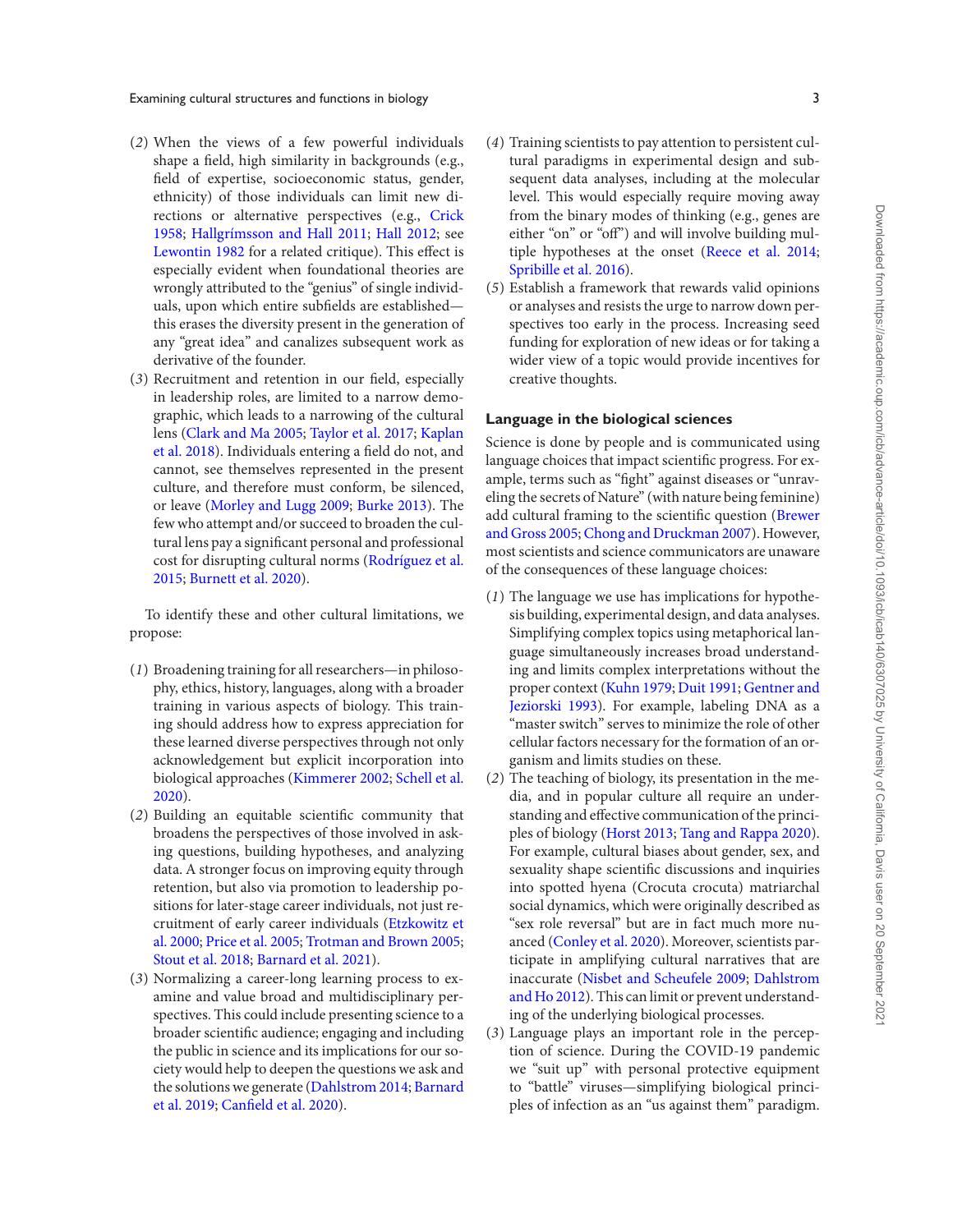Furthermore, when certain health care workers are lauded as "heroes" while others are ignored, the potential contribution of individuals outside of the scientific or medical communities is minimized. (Maddux and Rogers 1983; O'Neill and Nicholson-Cole 2009).

- (*4*) Language, including phrasing and jargon, creates barriers between sub-disciplines and restricts participation. Arguing the semantics of terminology has the potential to hold back clear comprehension and true collaborations in biology, as well as multidisciplinary understanding of diverse topics.
- (*5*) Words like "stress," "adaptation," and "resilience" have literal meanings, which may differ according to scientific sub-discipline, as well as metaphorical significance (Giles 2017; Taylor and Dewsbury 2018).

We propose the following as a starting point for further conversations:

- (*1*) Intentional use of words and phrases in describing scientific endeavors. Science communication research shows that the content of effective framing, or the intentional use of words/phrases, is dependent on intended outcome (Borah 2011; Lakoff  $2014$ ). There is no "one size fits all" approach to effective science communication and collaboration. Combative language (e.g., war, fight) produces outcomes where one side is "correct," which should be avoided when engaging diverse discourse (Hansen 2016). This can be in part addressed by intentional training of all scientists in rhetoric and critical communication (Druschke et al. 2018).
- (*2*) We must include non-academic communities as partners to consider the multiple cultural and ethical impacts of terminology and nomenclature (Dahlstrom and Ho 2012; Canfield et al. 2020). This may, for example, require changing names of genes or organisms, with appropriate and generative upheaval to both the naming frameworks and the past literature.
- (*3*) Examining the cultural contexts in which our understanding of molecular systems, cells, tissues, organisms, and ecosystems were originally described, while refraining from larger generalization based on a handful of model organisms (Hedges 2002). This will point to areas that have suffered canalization of thought because they were narrowly founded.

### **Ethics in the biological sciences**

Considering the broader social and environmental consequences of scientific study ("ethics" in the colloquial sense) is an important aspect of doing biology, but rarely integrated into the practice of research (Lindell and Milczarek 1997). While there is a long history of bioethics in medical fields, ethical training and considerations in other subfields of biology is a much more recent development (Richie 2014). Moral and ethical dimensions of biology need to be discussed routinely both in classrooms and in presentations (Johansen and Harris 2000). Through training to consider the ethical implications of all forms of biology on a regular basis, the risk of widespread harm can be reduced. For example, unethical experimentation harms not only the individuals involved in the studies, but has engendered a justi fied and deep mistrust of medical professionals among the communities that are targeted for exploitative study (Armstrong et al. 2007). Ethical—and other—concerns of affected parties must be anticipated and welcomed at every stage of scientific experimentation.

Examples of biology study areas with urgent need for ethical considerations for researchers and trainees:

- (*1*) Molecular cloning is now so routine that we have forgotten to address its ethical dimensions (Harris 1997;Häyry 2018). The public at large worries about genetically modified foods but students in our classrooms are not provided with complex conversations on these topics (Sadler et al. 2006). Scientists need to understand the ethical dilemmas embedded in our work and should be ready to discuss the complexity of these ethical dimensions with non-specialists. Disregarding ethical concerns as un-informed causes loss in trust, whether these be foods, medicines, climates, or vaccines (Frewer 1999; John 2018).
- (2) Biology has inflicted unacknowledged harm on people from applications of research findings to policy, management and resource allocation. Specifically, biology research was instrumental in legitimizing eugenics historically and race "science"; there is ongoing concern about the parallels to environmental risk research in marginalized communities (Hasian 1996; Pidgeon and Fischhoff 2011).
- (*3*) Tools for gene editing are now readily and cheaply available to alter the course of evolution of species due to rapid technological innovation. Yet researchers and students working with gene editing are not necessarily receiving rigorous ethical guidance (Krishan et al. 2016). For example, while biologists may want to eradicate disease through gene editing tools like CrisprCas9, what constitutes an illness is socially defined—and many disabled people with genetic disabilities are concerned the application of these tools will amount to a more modern form of eugenics (Boardman 2020).

We propose the following as a starting point for further conversations: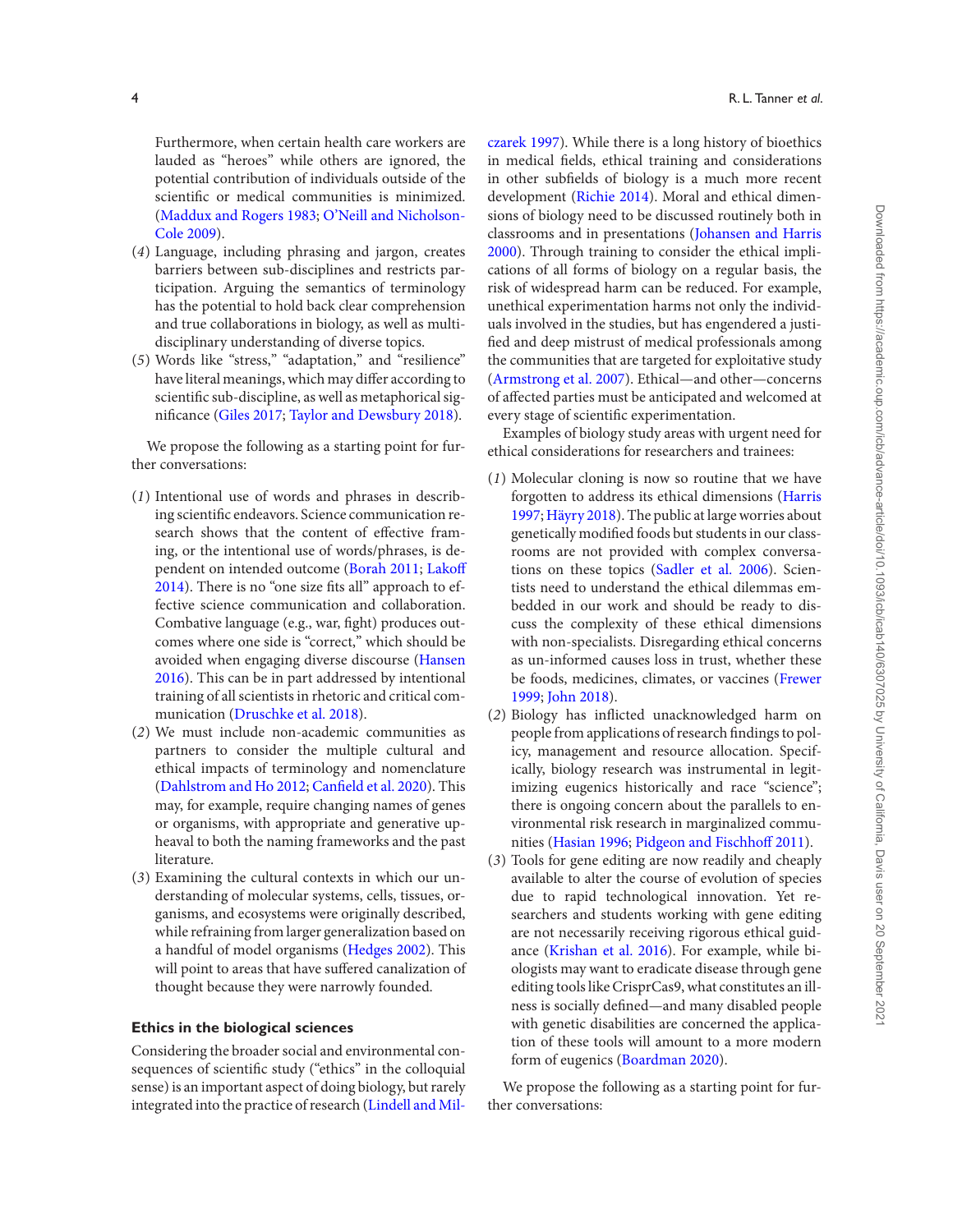Examining cultural structures and functions in biology 5

- (*1*) Biology training should be grounded in ethics, more specifically bioethics (Johansen and Harris 2000; Childress 2020).
- (*2*) Multiple perspectives on a problem need to be recognized and should be routinely discussed. Special attention should be paid to cultural and societal inequities. Different identities, perspectives and abilities should be represented in science and in discussions on ethics (Kimmerer 2002; Walter et al. 2020).
- (*3*) Diverse collaborations (including non-scientists and non-specialists) should be normalized in generating questions, hypotheses and analyses of data (Hong and Page 2004).
- (*4*) Our goals should include to "do no harm" as a basic tenet of training. Our current model of hyper-competitiveness and capitalistic mindset does not put ethics at the center of understanding biology and nature and can be exploitative of Earth's resources and communities (Koslowski and Buchanan 1996; Griffin et al. 2020).

## **Structure and function of research**

## **Integrating biology programs**

Creating integrative biology programs will require intentionally developing departments or institutes that allow overlapping expertise in multiple subfields of biology. Teaching, research and training at the interface will only flourish when an appropriate balance between specialized training and broadening of perspectives can be achieved. This will require carefully delineating the aspects that make a department or program be successful. Some universities and colleges are already developing such programs; the successes and failures (which should be expected with any new effort) of these efforts will need to be examined to create better integrative biology studies.

Some of the challenges we envision are as follows:

- (*1*) Resources (including, equipment, spaces, and administrative support) need to vary drastically between different sub-fields of biology (Fitzgerald 1983).
- (*2*) Currently, overlapping expertise causes competition between departments/programs when hiring faculty and filling teaching schedules. For integrative researchers, the efforts to satisfy multiple departments and their tenure and promotion requirements may distract from research and inhibit creativity (Bruhn 1997).
- (*3*) The expectations for student training, course requirements, duration and compensation for postdoctoral work, and numbers of publications are dif-

ferent in each subfield of biology (Bunker and Clark 2010).

(*4*) Substantial changes to support and encourage interdisciplinary and integrative work likely requires a shift in a department's traditional strengths and goals. Departmental leadership may be reluctant to embrace such changes, especially if they are interpreted as a loss of control, self-determination, or identity (Bauder et al. 2018).

Some potential solutions for creating effective integrative fields are as follows:

- (*1*) Cluster hiring of faculty with complementary disciplinary expertise and skill sets that meet the needs of integrative work. For example, some universities are experimenting with multiple departments pooling their resources to make new hires (Munyon et al. 2011).
- (*2*) Internal reorganization of departments will require incentives from academic administrators and other external agencies, such as conversations with successful teams of researchers in integrative fields and funds to create multi-use spaces. Integrated programs will require new shared sets of expectations (Creaton and Heard-Lauréote 2019).
- (*3*) Creating multidisciplinary institutes that are independent of university's tenure and promotion structures may incentivize collaborative and integrative work. For example, field stations often engage in integrative work and share their resources widely, even across universities (Tydecks et al. 2016). Recent NSF Research Coordination Networks also address this solution.
- (*4*) Increasing independent support of students or projects in a way that allows for easier movement between laboratories to foster creative new partnerships.

## **Complex multidisciplinary research**

Staggeringly large amounts of data are now available. Complex analyses of these data are needed to make informed decisions and require large and diverse teams of scientists working together (Wuchty et al. 2007; Börner et al. 2010; Nancarrow et al. 2013). No single individual is trained in the multiple fields that need to come together for these projects, including but not limited to mathematics, life science, social science, philosophy, history, ethics with additional expertise in managing large teams and effective communication. A multiplicity of perspectives are needed to make good decisions using vast datasets which will require including various stakeholders, including community partners (Yosso 2005).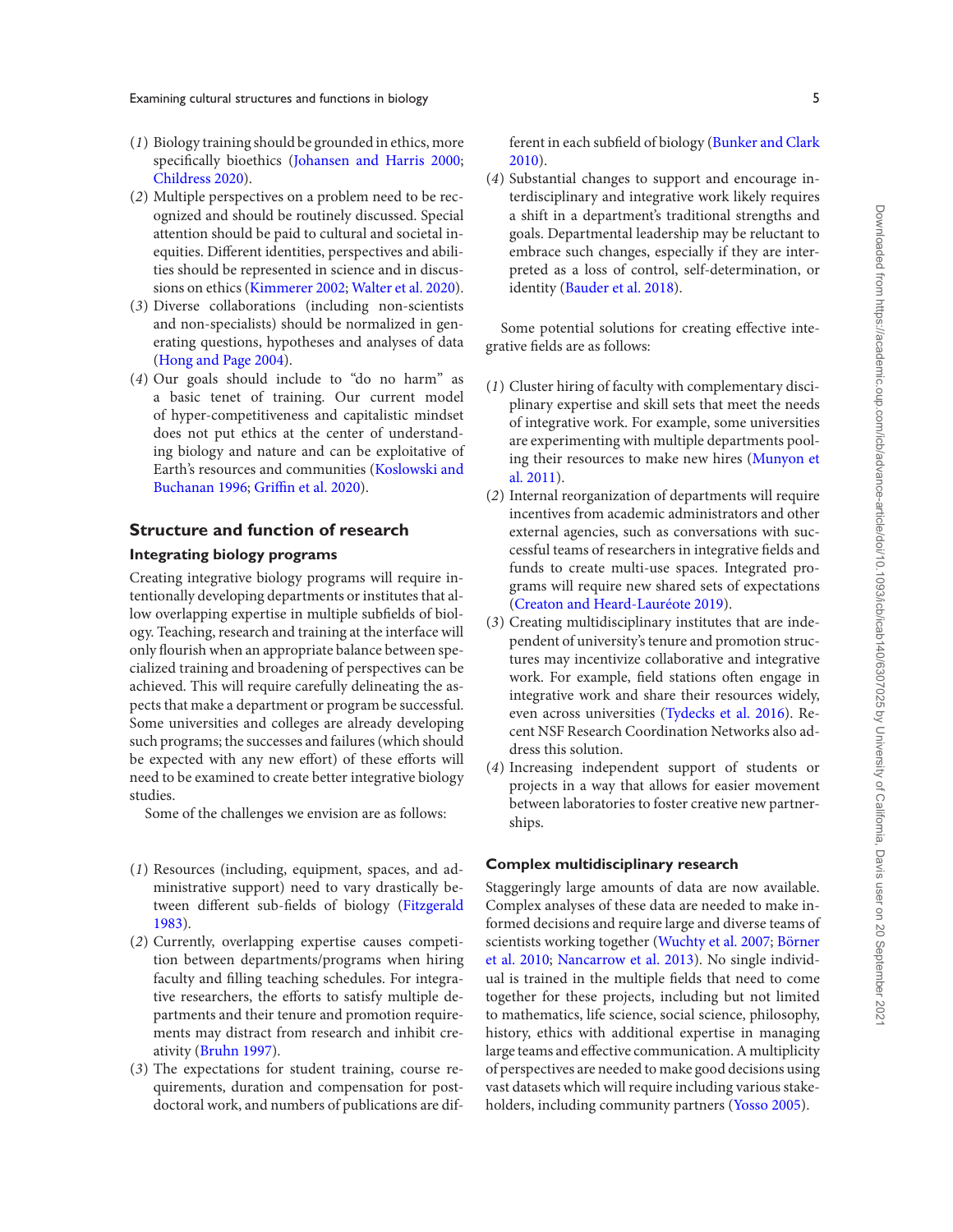Some challenges to large team-based multidisciplinary work are as follows:

- (*1*) A lack of training to prepare members of diverse yet overlapping fields to work together, intentional development of leadership, and involving all relevant stakeholders (Boaz et al. 2018).
- (*2*) A lack of understanding of the impact of data on multiple fields including but not limited to fields such as health care, economics, and environmental monitoring and remediation.
- (*3*) Those holding power in decision making may not cede control; institutions—both academic and private sector—that currently place profit at the center of decision making will continue to perpetuate systems that entrench profit as the primary motivator (Ortiz et al. 2020).
- (*4*) Identifying and dealing with the theoretical and ethical challenges presented by such studies (Tuck and Yang 2014; Tsosie et al. 2019).

Some potential solutions to these are as follows:

- (*1*) Immediately developing bridging programs to build skills in areas adjacent to current training (Youngblood 2007). The goals of these programs should be to develop a diverse group of students from multiple disciplines to work on large datasets and pursue graduate work in these areas.
- (*2*) Developing new types of graduate programs that depend on teams of students and faculty from multiple backgrounds (e.g., geographic, academic, cultural, linguistic, etc.) working together. Through such courses, participants learn to communicate across disciplinary boundaries. These experimental courses will then provide insights into developing functional research teams that involve multiple fields (Repko et al. 2019).
- (*3*) Creating collaborative PhD theses which focus on students' ability to engage with the complexity of the project (Repko and Szostak 2021). Progression of the project by a team would be used for granting degrees instead of individual achievements.
- (*4*) Incentivizing faculty professional development and willingness to engage in new methods of research and teaching (e.g., Pelletreau et al. 2018).

### **Open-access and equitable research practices**

A philosophy of "open-access" was developed in an effort to make scholarly research available to those outside of elite academic institutions without access to similar resources. In principle, open-access should be unproblematic with multiple benefits (Eysenbach 2006). Shared datasets enable downstream meta-analyses and more effective training on real systems. Complementary analyses can enrich understanding of a system. For example, recent advances in data accessibility have increased the number of meta-analysis studies by 3.5-fold from 2010 to 2020 (33 studies in 2010; 117 studies in 2020; Web of Science search term "meta-analysis," re fined by "biology" category).

Although the open-access concept ideally enriches all researchers, there are many concerns with the current open-access paradigm:

- (*1*) The burden to fund open-access is placed on the researchers and institutions, limiting the creation of such material to elite academic institutions (Kamerlin et al. 2021).
- (*2*) The current model incentivizes increased manuscript publications leading to monetary gains for for-profit journals. Professional editors are encouraged to accept research to improve the journal's impact factor (measured over the previous 2 years) rather than consider long-term impact on the progression of the field (Beall 2016; Teixeira da Silva et al. 2019).
- (*3*) Tools and technology that facilitate research are often prohibitively expensive and unavailable to scientists who are not members of elite institutions, or who are outside of academia. This skews power in research (e.g., what research is done where, and by whom) away from the people that research most directly affects (Liboiron 2017).
- (*4*) Open datasets are primarily serving interests of the researching bodies and do not take the perspectives of subjects/objects of study. The data can be extractive and may be used without the proper consent, which requires deeper understanding of the consequences of sharing. Marginalized communities need greater control of data and its usage (Harding et al. 2012; James et al. 2014; Beaton et al. 2017).
- (*5*) Scientists disseminating open-access publications or datasets rarely share their resources outside of academia. Marginalized communities may not be aware of or know how to access and use datasets, even when they were involved in the study.

Even if data sharing were working optimally, many talented researchers, especially in less resourced communities, are unable to fully participate in science, which is to our collective detriment. Following suggestions provide better access to research along with providing access to data:

(*1*) Well-resourced researchers that work in remote areas or underfunded communities should collaborate with local scientists, include local students, and include all the stakeholders in that community. Ethical decisions regarding data, specimens or open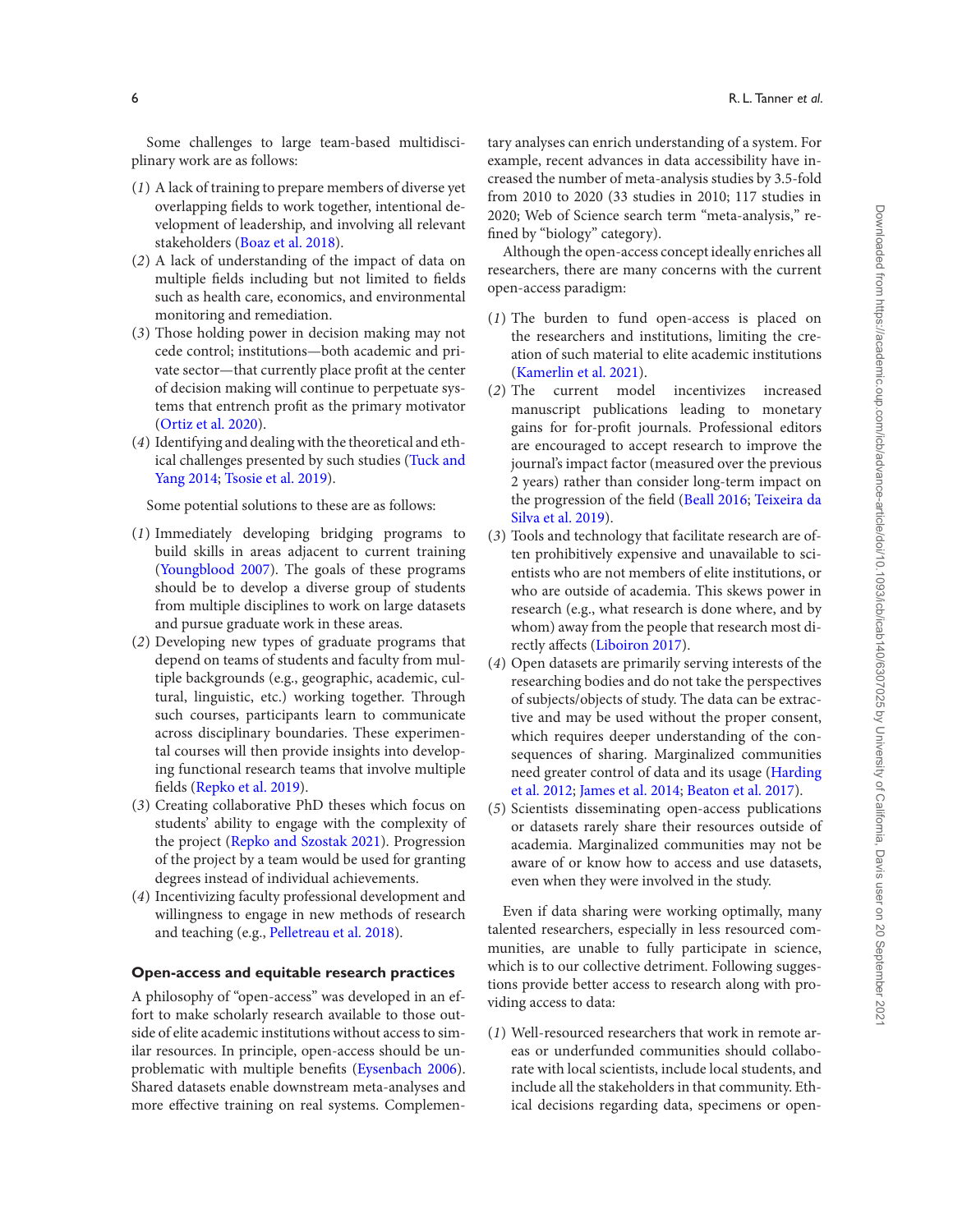access that are made collectively with significant community input will improve the quality of science and its impact on the society (Tsosie et al. 2019).

- (*2*) The high cost of specialized equipment can hinder advances in research in economically disadvantaged communities. Sharing the tools of science at a lower cost can make science more equitable, minimize the opportunity cost of interdisciplinary research, and may encourage the invention of new and customized scientific methods using openaccess technology (Eriksen et al. 2018; Maia Chagas 2018).
- (*3*) Well-resourced laboratories should aim to create tools that benefit all researchers. For example, open-access electronic devices and electronic Do-It-Yourself skills provide low-cost solutions (Liboiron 2017). Freely available programming languages, such as R or Python serve as good models. Freely available languages can further be supported with dedicated funding, as demonstrated by the NSF-funded National Evolutionary Synthesis Center developing tools for phylogenetic analysis in [R. \(https://www.nescent.org/cal/calendar\\_detail.ph](https://www.nescent.org/cal/calendar_detail.php-id)  $p$ -id = 70.html).
- (*4*) Accessibility should be of paramount concern throughout the research process, including collaboration and disseminating information. This includes creating and sharing media (such as video and audio) in multimodal forms, as detailed in access standards such as the Web Content Accessibility Guidelines (Caldwell et al. 2008) and the Universal Design for Learning (CAST 2018). Resources led by disabled scientists and scholars, such as "Nothing about us without us" (Charlton 2000) provide guidance for creating inclusive scientific communities and workflows. Large funding agencies can and should provide leadership to support this by requiring accessible deliverables from grantees and enhancing diversity/access supplements to enable full participation of scientists and trainees.
- (*5*) Data must be presented in formats that are accessible and understandable by a diverse set of users beyond the experts in a particular field. Public data need to be collected and reported on shared platforms, perhaps funded and maintained by national organizations or well-established publishing platforms. For example, "The iDigBio" community seeks to facilitate digital specimen data sharing. Video data that have been collected in many different formats are being standardized for providing stable repositories (Brainerd et al. 2017).

## **Anti-racist biological sciences: addressing the function of the structure of research**

Scientists too often want to believe that science can be objective and free of bias. However, science is a human endeavor, as evidenced by eugenics, Eurocentric human genome research, and unequal and discriminatory access to health care (Mackie and Hamilton 2014). The concept of science as pure and objective glosses over the racist history of biology, such as the intentional infection of Black men with syphilis (in the Tuskegee trials) or the theft and widespread use of HeLa cells without the consent of the Black woman whose cells they are, or remuneration of her family. Such cultivated ignorance does not allow for critical examination of who participates in science, who is included (and when), the questions we ask (or don't), whose voices are heard, and who benefits from publicly funded research (Hooks 1994; Wuchty et al. 2007; Glaude 2020). Systematic racism permeates the structures of academic science, the culture of which is based on success of privileged white men and has been only slightly updated since the 1800s. It is past time to examine the structures of science and make science more inclusive and humane (Schell et al. 2020).

Some challenges to this endeavor are as follows:

- (*1*) Scientists' belief that science is objective despite the evidence to the contrary (Natorp and Kolb 1981; Andersen et al. 2019).
- $(2)$  It is difficult to give up unearned privileges, especially those which have been so long-present as to be invisible to the people who have them (McIntosh 1988; Pease 2013).
- (*3*) There is always resistance to change that is perceived as inconvenient or not beneficial to the people who hold the most power (Ford et al. 2008; Kanter 2008).

Incremental steps can be taken to practice anti-racist science. Some solutions can be implemented more easily than others, but all will require intentionality and inclusion of diverse participants (Collins 2019). Many of the following solutions below will seem familiar from prior sections:

- (*1*) To immediately increase the diversity of participants recruited and retained in science through targeted hires, fellowships, and admission to training programs, as well as comprehensive careerlong support for the participants (Fournier et al. 2019).
- (*2*) To examine mainstream perspectives and broaden our lens (see sections "Methods in the biological sciences," "Complex multidisciplinary research,"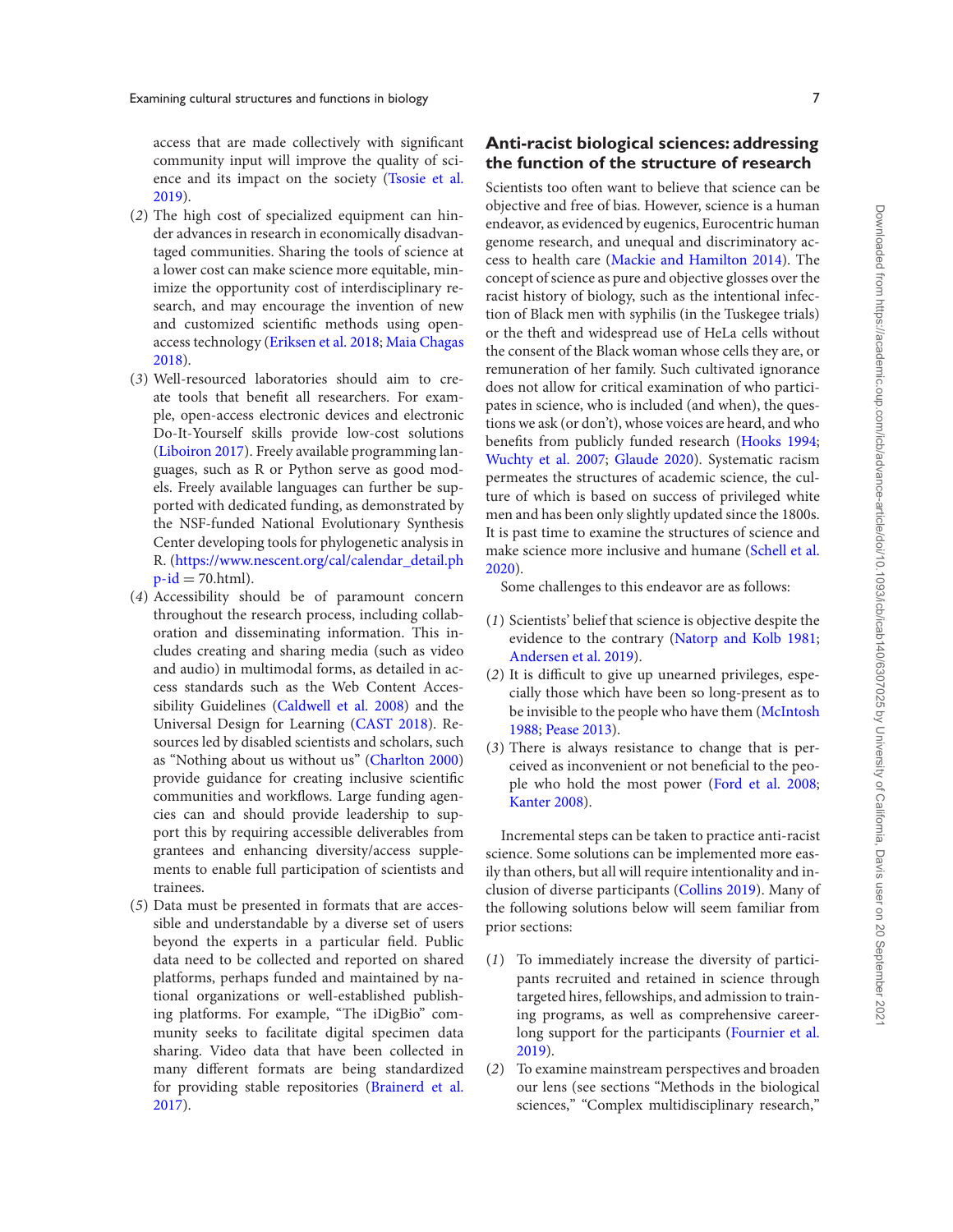and "Open-access and equitable research practices").

- (*3*) To decrease the value placed on appearing "expert" instead of practicing science. People should have multiple entry points into scientific practice and discourse (Kerr et al. 2007; Ribeiro and Lima 2015).
- (*4*) To use real-life problems in teaching and learning science along with genuine engagement with local communities to assist their efforts (e.g., no white saviors dictating what problems confront communities and then deciding how to best address them).
- (*5*) To actively acknowledge, discuss and learn from past harms done by scientists in order to build trust in science. This includes accepting refusals of communities and individuals to participate in research and recognizing their right to bar researchers from accessing their data, resources, and knowledge (Walter et al. 2020).
- (6) To broaden scientific training of science to include ethics, history, and philosophy of science.
- (*7*) To decrease the use of jargon and increase public dissemination of science (Druschke et al. 2018).
- (*8*) To increase holistic participation in the practice of science via increases in fellowships, internships, apprenticeship at all levels from early education to K-12 teachers to non-scientists (Fournier et al. 2019).
- (*9*) To develop a framework that encourages multiple hypotheses and multiple analyses—opening spaces for various legitimate interpretations of data.
- (*10*) To decrease focus on a single expert and their opinions in defining a field, which is accomplished by moving away from a competition-based mindset with an emphasis on solving problems over celebrating individuals (Larivière et al. 2016).
- (*11*) To increase greater participation in problem solving; for example, crowd-sourced and game-based approaches have advanced protein and RNA folding research and been used to predict COVID-19 infections (Menni et al. 2020).

## **Conclusion**

Integrative scientific inquiry is impossible without equity at every level of inquiry—from the recruitment, promotion and retention of research professionals to the choice of study systems, hypotheses, and analytical approaches. The systemic exclusion of people and perspectives impedes creativity and reduces the nuance present in our disciplines. Critically, justice efforts cannot be pursued solely to recuperate the productivity and innovation lost: science that does not represent society is inherently incomplete.

Current solutions are too little too late and fail to address the structural issues holding back the way we incorporate diverse peoples and ideas into biology. Recognizing how intersectional injustices manifest across our field is the first step in finding solutions that go beyond single issues. As a scientific community, we frequently highlight how resources are awarded to R1, white mandominated non-interdisciplinary research groups and individuals (Payne 2000; Payne and Siow 2003; Ceci and Williams 2011), but institutions have changed nothing to address how the bulk of funding and university support structures are allocated. Targeted equity measures are not enough. They contribute to tokenization and represent a lack of commitment to anti-racism, antidiscrimination, and justice (Kelly et al. 2017; Ng et al. 2017). In this article, we have highlighted a variety of ways in which peoples and ideas are systematically and pointedly silenced by individuals and institutions in biology. We have identified starting points for remedying how biology has discouraged and harmed both scientists and non-scientists, while acknowledging there is a long path forward. This path must be built using field**wide solutions and institutional buy-in: our solutions must match the scale of the problem.** Together, we can integrate—not reintegrate—the nuances of biology into our field.

## **Author contributions**

All authors formed the initial ideas collectively; R.L.T., N.G., and T.Y.M. led the revisions; all authors edited the manuscript.

## **Acknowledgments**

This collaboration was done remotely from the occupied lands of the following Nations: Patwin, Miwok, Cheyenne, Ute, Arapaho, Jicarilla Apache, Ktunaxa, Kootenai, Salish, Yaqan Nukiy, Shoshone Bannock, Wappinger, Munsee Lenape, Lenni-Lenape, Meškwahki·aša·hina, Peoria, Anishnabewaki, Wendat, Huron, Coast Salish, Lhaq'temish, S'Klallam, Samish, Tulalip, W̱SÁNEC, Tongva, Yuhavi- ´ atam/Maarenga'yam, Kizh, Cahuilla, and Onondaga. We are grateful to the organizers of the National Science Foundation "Reintegrating Biology" Jumpstart Meeting in December 2019, and to the editors of the Journal of Integrative and Comparative Biology for their invitation to publish our thoughts.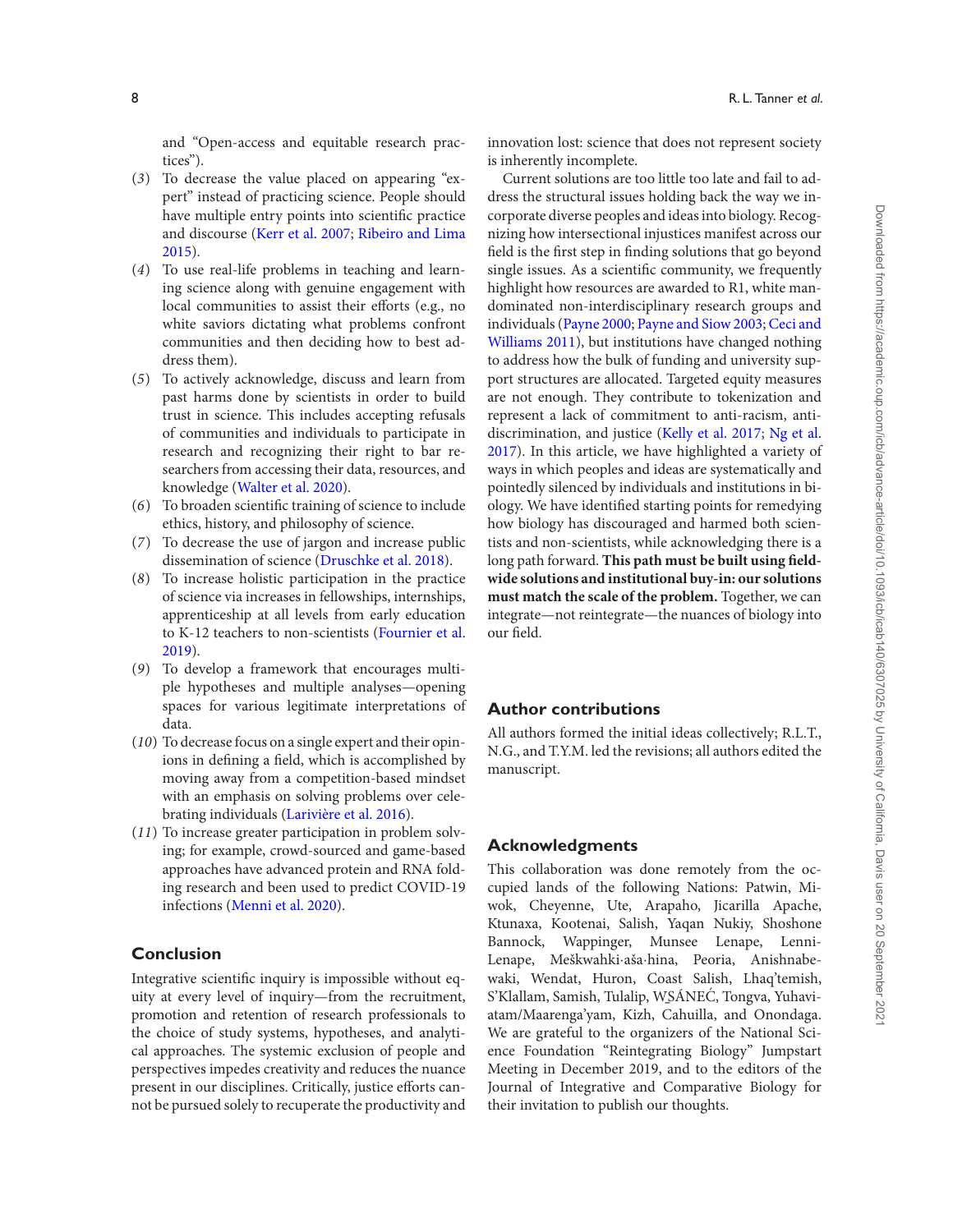#### **References**

- Andersen F, Anjum RL, Rocca E. 2019. Philosophical bias is the one bias that science cannot avoid. Elife 8:e44929.
- Armstrong K, Ravenell KL, McMurphy S, Putt M. 2007. Racial/ethnic differences in physician distrust in the United States. Am J Public Health 97:1283–9.
- Barnard S, Mallaband B, Leder Mackley K. 2019. Enhancing skills of academic researchers: the development of a participatory threefold peer learning model. Innov Educ Teach Int 56:173– 83.
- Barnard S, Rose A, Dainty A, Hassan T. 2021. Understanding social constructions of becoming an academic through women's collective career narratives. Journal of Further and Higher Education 1–14.
- Bauder H, Lujan O, Hannan C-A. 2018. Internationally mobile academics: hierarchies, hegemony, and the geo-scientific imagination. Geoforum 89:52–9.
- Beall J. 2016. Essential information about predatory publishers and journals. Int High Educ 2–3.
- Beaton A, Hudson M, Milne M, Port RV, Russell K, Smith B, Toki V, Uerata L, Wilcox P, Bartholomew K et al. 2017. Engaging Māori in biobanking and genomic research: a model for biobanks to guide culturally informed governance, operational, and community engagement activities. Genet Med 19:345–51.
- Boardman F. 2020. Human genome editing and the identity politics of genetic disability. J Commun Genet 11:125–7.
- Boaz A, Hanney S, Borst R, O'Shea A, Kok M. 2018. How to engage stakeholders in research: design principles to support improvement. Health Res Policy Syst 16:1–9.
- Borah P. 2011. Conceptual issues in framing theory: a systematic examination of a decade's literature. J Commun 61:246–63.
- Börner K, Contractor N, Falk-Krzesinski HJ, Fiore SM, Hall KL, Keyton J, Spring B, Stokols D, Trochim W, Uzzi B. 2010. A multi-level systems perspective for the science of team science. Sci Transl Med 2:49cm24.
- Bourke P, Butler L. 1998. Institutions and the map of science: matching university departments and fields of research. Res Policy 26:711–8.
- Brainerd EL, Blob RW, Hedrick TL, Creamer AT, Müller UK. 2017. Data management rubric for video data in organismal biology. Integr Comp Biol 57:33–47.
- Brewer PR, Gross K. 2005. Values, framing, and citizens' thoughts about policy issues: effects on content and quantity. Pol Psychol 26:929–48.
- Bruhn J. 1997. Rethinking the future of tenure in the health professions: new wine in old bottles. Health Care Superv 15:32–8.
- Bunker A, Clark C. 2010. Teaching socialization and graduate student preparation for the biomedical professoriate: divergent graduate student paths and perspectives of teaching during PhD training. FASEB J 24:632.7.
- Burke PJ. 2013. The right to higher education: beyond widening participation, 1st edition. New York, NY:Routledge. ISBN: 978-0-415-56823-4.
- Burnett NP, King EE, Salcedo MK, Tanner RL, Wilsterman K. 2020. Conference scheduling undermines diversity efforts. Nat Ecol Evol 4:1283–4.
- Caldwell B, Cooper M, Reid LG, Vanderheiden G, Chisholm W, Slatin J, White J. 2008. Web content accessibility guidelines (WCAG) 2.0. [https://www.w3.org.](https://www.w3.org/)
- Canfield KN, Menezes S, Matsuda SB, Moore A, Mosley Austin AN, Dewsbury BM, Feliú-Mójer MI, McDuffie KW, Moore K, Reich CA. 2020. Science communication demands a critical approach that centers inclusion, equity, and intersectionality. Front Commun 5:2.
- CAST. 2018. Universal design for learning guidelines version 2.2. [http://udlguidelines.cast.org.](https://udlguidelines.cast.org/)
- Ceci SJ, Williams WM. 2011. Understanding current causes of women's underrepresentation in science. Proc Natl Acad Sci 108:3157–62.
- Charlton J. 2000. Nothing about us without us. Berkeley, CA, USA:University of California Press.
- Chaudhury A, Colla S. 2020. Next steps in dismantling discrimination: lessons from ecology and conservation science. Conserv Lett e12774.
- Childress JF. 2020. Public bioethics: principles and problems. Oxford University Press.
- Chong D, Druckman JN. 2007. Framing theory. Annu Rev Pol Sci 10:103–26.
- Clark RL, Ma J. 2005. Recruitment, retention, and retirement in higher education: building and managing the faculty of the future. Edward Elgar Publishing.
- Collins PH. 2019. Intersectionality as critical social theory. Duke University Press.
- Conley A, Place NJ, Legacki EL, Hammond GL, Cunha GR, Drea CM, Weldele ML, Glickman SE. 2020. Spotted hyaenas and the sexual spectrum: reproductive endocrinology and development. J Endocrinol 247:R27–44.
- Cooper KM, Auerbach AJJ, Bader JD, Beadles-Bohling AS, Brashears JA, Cline E, Eddy SL, Elliott DB, Farley E, Fuselier L. 2020. Fourteen recommendations to create a more inclusive environment for LGBTQ+ individuals in academic biology. CBE-Life Sci Educ 19:es6.
- Creaton J, Heard-Lauréote K. 2019. Rhetoric and reality in middle management: the role of heads of academic departments in UK universities. High Educ Policy 1–23.
- Crick FH. 1958. On protein synthesis. Symp Soc Exp Biol 12:138– 63.
- Dahlstrom MF, Ho SS. 2012. Ethical considerations of using narrative to communicate science. Sci Commun 34:592–617.
- Dahlstrom MF. 2014. Using narratives and storytelling to communicate science with nonexpert audiences. Proc Natl Acad Sci 111:13614.
- Dodick J, Argamon S, Chase P. 2009. Understanding scientific methodology in the historical and experimental sciences via language analysis. Sci Educ 18:985–1004.
- Druschke CG, Reynolds N, Morton-Aiken J, Lofgren IE, Karraker NE, McWilliams SR. 2018. Better science through rhetoric: a new model and pilot program for training graduate student science writers. Tech Commun Quart 27: 175–90.
- Duit R. 1991. On the role of analogies and metaphors in learning science. Sci Educ 75:649–72.
- Eriksen M, Liboiron M, Kiessling T, Charron L, Ailing A, Lebreton L, Richards H, Roth B, Ory NC, Hidalgo-Ruz V et al. 2018. Microplastic sampling with the AVANI trawl compared to two neuston trawls in the Bay of Bengal and South Pacific. Environ Pollut 232:430–9.
- Etzkowitz H, Kemelgor C, Uzzi B. 2000. Athena unbound: the advancement of women in science and technology. Cambridge University Press.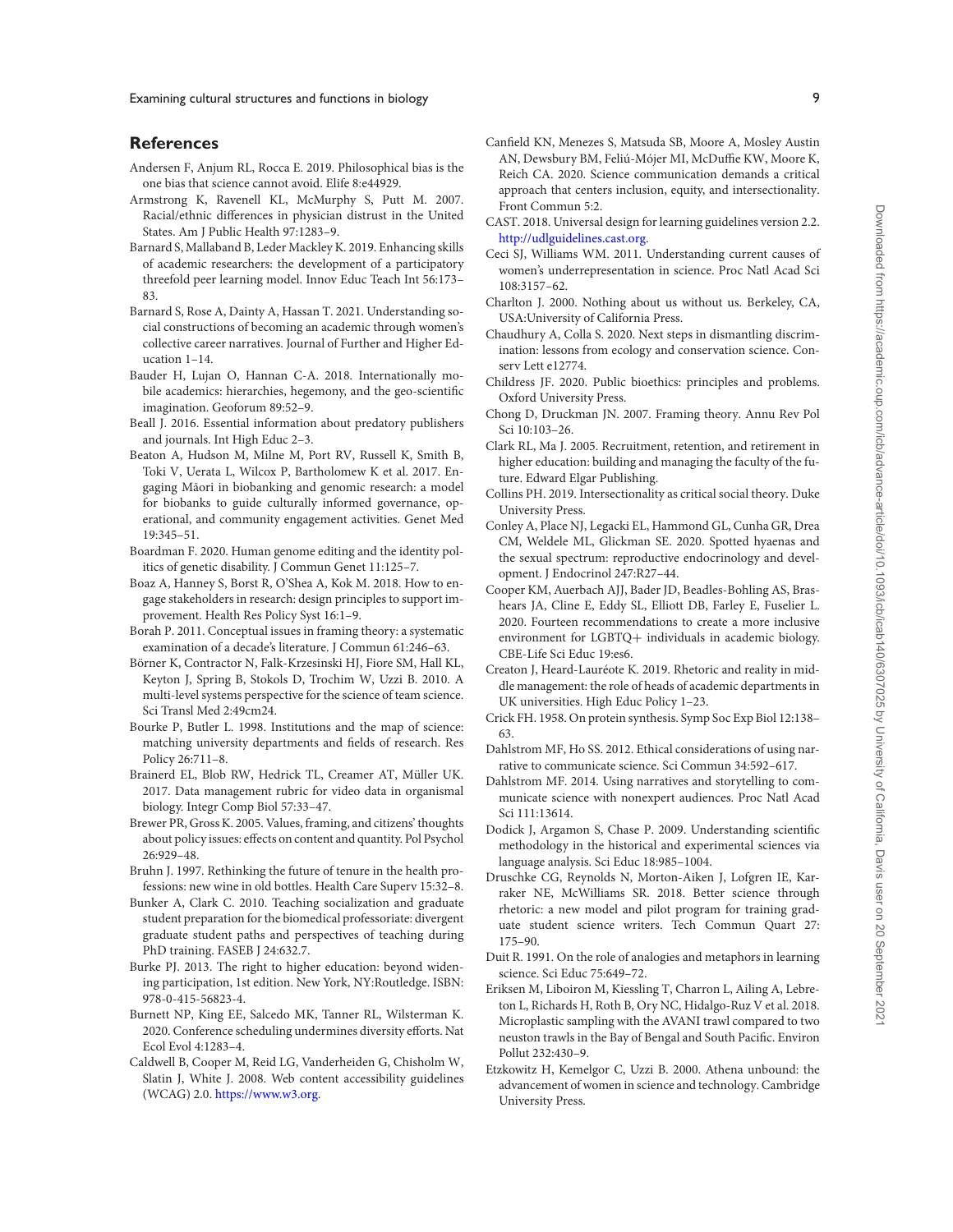- Eysenbach G. 2006. Citation advantage of open access articles. PLoS Biol 4:e157.
- Fitzgerald TA. 1983. Comparison of research cost: man—primate animal—other animal models. J Med Primatol 12:138–45.
- Ford JD, Ford LW, D'Amelio A. 2008. Resistance to change: the rest of the story. Acad Manage Rev 33:362–77.
- Fountain JE. 1998. Social capital: its relationship to innovation in science and technology. Science and Public Policy 25:103–15.
- Fournier AM, Holford AJ, Bond AL, Leighton MA. 2019. Unpaid work and access to science professions. PLoS One 14:e0217032.
- Frewer L. 1999. Risk perception, social trust, and public participation in strategic decision making: implications for emerging technologies. Ambio 28:569–74.
- Gaukroger S. 2008. The emergence of a scientific culture: Science and the shaping of modernity. Clarendon Press. p. 1210–685
- Gentner D, Jeziorski M. 1993. In Ortony A. (Ed.), Metaphor and thought (2nd ed.). Cambridge, England:Cambridge University Press 447–80.
- Giles TD. 2017. Motives for metaphor in scientific and technical communication. Routledge.
- Glaude ES. 2020. Begin again: James Baldwin's America and its urgent lessons for our own. Crown Books.
- Gould S, Lewontin R. 1979. Evolution: the spandrels of san marco and the panglossian paradigm: a critique of the adaptationist programme. Proc R Soc B 205:581–98.
- Griffin AS, Callen A, Klop-Toker K, Scanlon RJ, Hayward MW. 2020. Compassionate conservation clashes with conservation biology: should empathy, compassion, and deontological moral principles drive conservation practice? Front Psychol 11:1139.
- Hackett EJ. 1990. Science as a vocation in the 1990s: the changing organizational culture of academic science. J High Educ 61:241–79.
- Hall BK. 2012. Homology: the hierarchial basis of comparative biology. Academic Press.
- Hallgrímsson B, Hall BK. 2011. Variation: a central concept in biology. Elsevier.
- Hansen A. 2016. The changing uses of accuracy in science communication. Public Understand Sci 25:760–74.
- Hansson L. 2018. Science education, indoctrination, and the hidden curriculum. In: History, philosophy and science teaching. Springer. p. 283–306.
- Harding A, Harper B, Stone D, O'Neill C, Berger P, Harris S, Donatuto J. 2012. Conducting research with tribal communities: sovereignty, ethics, and data-sharing issues. Environ Health Perspect 120:6–10.
- Harris J. 1997. "Goodbye Dolly?" the ethics of human cloning. J Med Ethics 23:353.
- Hasian MA. 1996. The rhetoric of eugenics in Anglo-American thought. University of Georgia Press.
- Häyry M. 2018. Ethics and cloning. Br Med Bull 128:15–21.
- Hedges SB. 2002. The origin and evolution of model organisms. Nat Rev Genet 3:838–49.
- Hong L, Page SE. 2004. Groups of diverse problem solvers can outperform groups of high-ability problem solvers. Proc Natl Acad Sci 101:16385–9.
- Hooks B. 1994. Teaching to transgress: education as the practice of freedom. New York: Routledge.
- Horst M. 2013. A Field of Expertise the Organization, or Science Itself? Scientists' Perception of Representing Research in Pub-

[lic Communication: Science Communication.](https://journals.sagepub.com/doi/10.1177/1075547013487513) https://doi.org/ 10.1177/1075547013487513.

- Hull DL. 2010. Science as a process: an evolutionary account of the social and conceptual development of science. University of Chicago Press.
- James R, Tsosie R, Sahota P, Parker M, Dillard D, Sylvester I, Lewis J, Klejka J, Muzquiz L, Olsen P et al. 2014. Exploring pathways to trust: a tribal perspective on data sharing. Genet Med 16:820–6.
- Jenkins FA. 1971. Limb posture and locomotion in the virginia opossum (*Didelphis marsupialis*) and in other non-cursorial mammals. J Zool 165:303–15.
- Johansen CK, Harris DE. 2000. Teaching the ethics of biology. Am Biol Teacher 62:352–8.
- John S. 2018. Epistemic trust and the ethics of science communication: against transparency, openness, sincerity and honesty. Social Epistemol 32:75–87.
- Jose AM. 2020. Philosophy of biology: the analysis of living systems can generate both knowledge and illusions. Elife 9:e56354.
- Kamath A, Losos J. 2017. The erratic and contingent progression of research on territoriality: a case study. Behav Ecol Sociobiol 71:89.
- Kamerlin SCL, Allen DJ, de Bruin B, Derat E, Urdal H. 2021. Journal Open Access and Plan S: Solving Problems or Shift[ing Burdens? Development and Change, 52:627–650.](https://onlinelibrary.wiley.com/doi/10.1111/dech.12635) https: //doi.org/10.1111/dech.12635.
- Kanter RM. 2008. Men and women of the corporation: new edition. Basic Books.
- Kaplan SE, Gunn CM, Kulukulualani AK, Raj A, Freund KM, Carr PL. 2018. Challenges in recruiting, retaining and promoting racially and ethnically diverse faculty. J Natl Med Assoc 110:58–64.
- Kelly BT, Gayles JG, Williams CD. 2017. Recruitment without retention: a critical case of black faculty unrest. J Negro Educ 86:305–17.
- Kerr A, Cunningham-Burley S, Tutton R. 2007. Shifting subject positions: experts and lay people in public dialogue. Social Stud Sci 37:385–411.
- Kimmerer RW. 2002. Weaving traditional ecological knowledge into biological education: a call to action. Bioscience 52:432–8.
- Koslowski P, Buchanan JM. 1996. Ethics of capitalism and critique of sociobiology. Springer Science & Business Media.
- Krishan K, Kanchan T, Singh B. 2016. Human genome editing and ethical considerations. Sci Eng Ethics 22:597–9.
- Kuhn TS. 1979. Metaphor in science. Metaphor Thought 2:533– 42.
- Laake P, Benestad HB, Olsen BR. 2007. Research methodology in the medical and biological sciences. Academic Press.
- Lakoff G. 2014. The all new don't think of an elephant!: know your values and frame the debate. Chelsea Green Publishing.
- Larivière V, Desrochers N, Macaluso B, Mongeon P, Paul-Hus A, Sugimoto CR. 2016. Contributorship and division of labor in knowledge production. Social Stud Sci 46:417–35.
- Lewontin R. 1982. Agricultural research and the penetration of capital. Sci People 14:12–7.
- Liboiron M. 2017. Compromised agency: the case of babylegs. Engaging Sci Technol Soc,3, 499–527.
- Lindell TJ, Milczarek GJ. 1997. Ethical, legal, and social issues in the undergraduate biology curriculum. J Coll Sci Teach 26:345–9.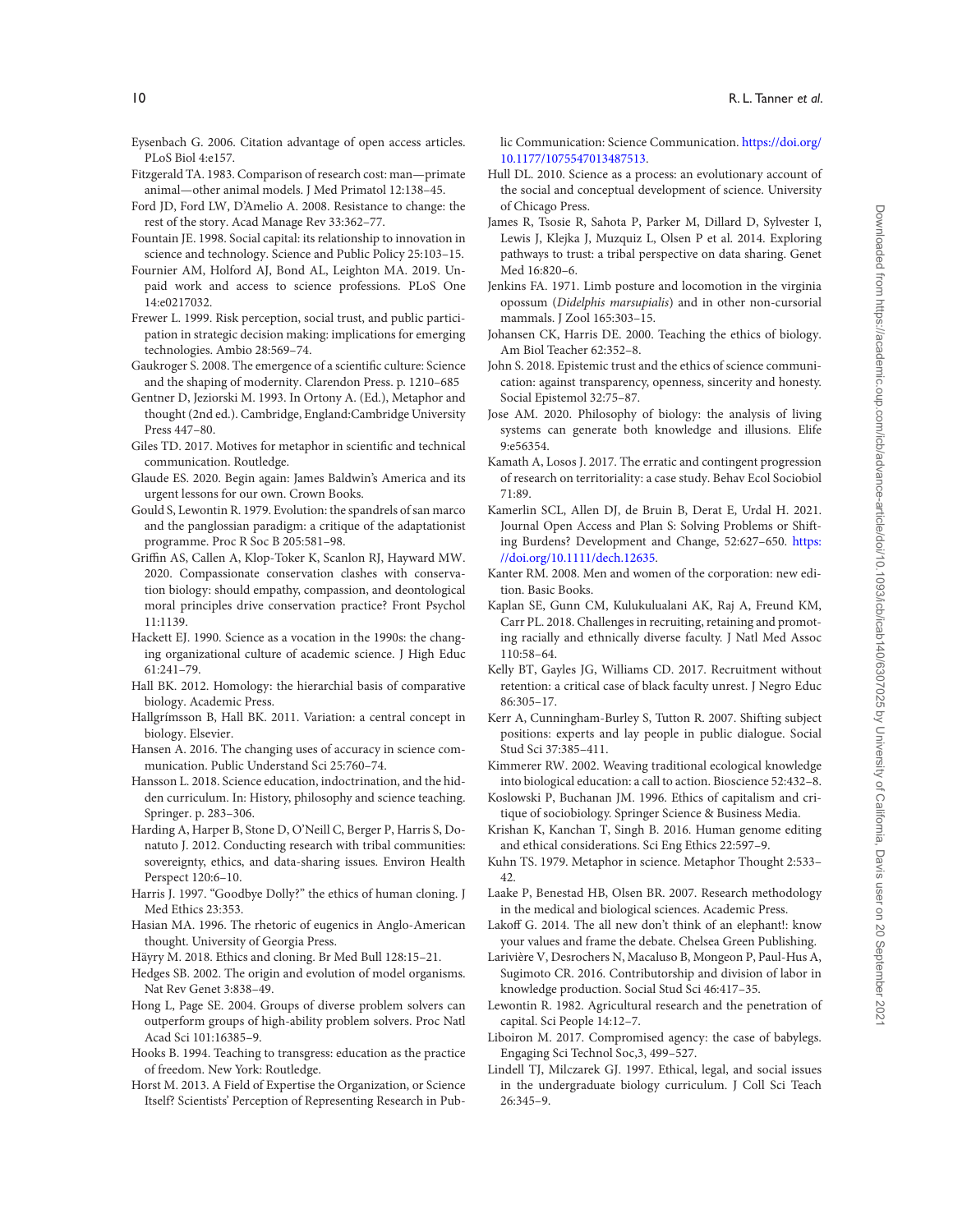- Mackie DM, Hamilton DL. 2014. Affect, cognition and stereotyping: interactive processes in group perception. Academic Press.
- Maddux JE, Rogers RW. 1983. Protection motivation and selfefficacy: a revised theory of fear appeals and attitude change. J Exp Soc Psychol 19:469–79.
- Maia Chagas A. 2018. Haves and have nots must find a better way: the case for open scientific hardware. PLoS Biol 16:e3000014.
- Mäkinen EI, Evans ED, McFarland DA. 2020. The patterning of collaborative behavior and knowledge culminations in interdisciplinary research centers. Minerva 58:71–95.
- McIntosh P. 1988. White privilege: unpacking the invisible knapsack.
- Menni C, Valdes AM, Freidin MB, Sudre CH, Nguyen LH, Drew DA, Ganesh S, Varsavsky T, Cardoso MJ, El-Sayed Moustafa JS et al. 2020. Real-time tracking of self-reported symptoms to predict potential COVID-19. Nat Med 26:1037–40.
- Milner HR. 2007. Race, culture, and researcher positionality: working through dangers seen, unseen, and unforeseen. Educ Res 36:388–400.
- Morley L, Lugg R. 2009. Mapping meritocracy: intersecting gender, poverty and higher educational opportunity structures. High Educ Policy 22:37–60.
- Munyon TP, Summers JK, Ferris GR. 2011. Team staffing modes in organizations: strategic considerations on individual and cluster hiring approaches. Hum Resour Manage Rev 21:228– 42.
- Nancarrow SA, Booth A, Ariss S, Smith T, Enderby P, Roots A. 2013. Ten principles of good interdisciplinary team work. Hum Resour Health 11:19.
- National Center for Science and Engineering Statistics. 2019. Women, minorities, and persons with disabilities in science and engineering (No. NSF 19-304). National Science Foundation.
- Natorp P, Kolb D. 1981. On the objective and subjective grounding of knowledge. J Br Soc Phenomenol 12:245–66.
- Ng W, Ware SM, Greenberg A. 2017. Activating diversity and inclusion: a blueprint for museum educators as allies and change makers. J Museum Educ 42:142–54.
- Nisbet MC, Scheufele DA. 2009. What's next for science communication? Promising directions and lingering distractions. Am J Bot 96:1767–78.
- O'Neill S, Nicholson-Cole S. 2009. "Fear won't do it" promoting positive engagement with climate change through visual and iconic representations. Sci Commun 30:355–79.
- Ortiz K, Nash J, Shea L, Oetzel J, Garoutte J, Sanchez-Youngman S, Wallerstein N. 2020. Partnerships, processes, and outcomes: a health equity-focused scoping meta-review of communityengaged scholarship. Annu Rev Public Health 41:177–99.
- Payne AA. 2000. Are all agencies alike?: the impact of politics on university research funding from ten federal agencies. Institute of Government and Public Affairs, University of Illinois.
- Payne AA, Siow A. 2003. Does federal research funding increase university research output? BE J Econ Anal Policy 3.  $1 - 24$ .
- Pease B. 2013. Undoing privilege: unearned advantage in a divided. World Zed Books Ltd.
- Pelletreau KN, Knight JK, Lemons PP, McCourt JS, Merrill JE, Nehm RH, Prevost LB, Urban-Lurain M, Smith MK. 2018. A faculty professional development model that improves student learning, encourages active-learning instructional practices, and works for faculty at multiple institutions. CBE-Life Sci Educ 17:es5.
- Pidgeon N, Fischhoff B. 2011. The role of social and decision sciences in communicating uncertain climate risks. Nat Clim Change 1:35–41.
- Price EG, Gozu A, Kern DE, Powe NR, Wand GS, Golden S, Cooper LA. 2005. The role of cultural diversity climate in recruitment, promotion, and retention of faculty in academic medicine. J Gen Intern Med 20:565–71.
- Proulx SR, Promislow DEL, Phillips PC. 2005. Network thinking in ecology and evolution. Trends Ecol Evol 20:345–53.
- Reece JB, Urry LA, Cain ML, Wasserman SA, Minorsky PV, Jackson RB. 2014. Campbell biology. Boston: Pearson.
- Repko A, Szostak R, Buchberger MP. 2019. Introduction to interdisciplinary studies. Thousand Oaks, CA: Sage Publications.
- Repko A, Szostak R. 2021. Interdisciplinary studies: process and theory. Thousand Oaks, CA: Sage Publications.
- Ribeiro R, Lima FP. 2016. The value of practice: a critique of interactional expertise. Social Stud Sci 46:282–311.
- Richie C. 2014. A brief history of environmental bioethics. AMA J Ethics 16:749–52.
- Rodríguez JE, Campbell KM, Pololi LH. 2015. Addressing disparities in academic medicine: what of the minority tax? BMC Med Educ 15:1–5.
- Sadler TD, Amirshokoohi A, Kazempour M, Allspaw KM. 2006. Socioscience and ethics in science classrooms: teacher perspectives and strategies. J Res Sci Teach 43:353–76.
- Schell CJ, Guy C, Shelton DS, Campbell-Staton SC, Sealey BA, Lee DN, Harris NC. 2020. Recreating wakanda by promoting black excellence in ecology and evolution. Nat Ecol Evol 4:1285–7.
- Soldatova LN, King RD. 2006. An ontology of scientific experiments. J R Soc, Interface 3:795–803.
- Spribille T, Tuovinen V, Resl P, Vanderpool D, Wolinski H, Aime MC, Schneider K, Stabentheiner E, Toome-Heller M, Thor G et al. 2016. Basidiomycete yeasts in the cortex of ascomycete macrolichens. Science 353:488.
- Stout R, Archie C, Cross D, Carman CA. 2018. The relationship between faculty diversity and graduation rates in higher education. Intercult Educ 29:399–417.
- Tang K-S, Rappa NA. 2020. The role of metalanguage in an explicit literacy instruction on scientific explanation. International Journal of Science and Mathematics Education 1–21.
- Taylor C, Dewsbury BM. 2018. On the problem and promise of metaphor use in science and science communication. J Microbiol Biol Educ 19:19.1.46.
- Taylor LL, Beck MI, Lahey JN, Froyd JE. 2017. Reducing inequality in higher education: the link between faculty empowerment and climate and retention. Innov High Educ 42:391–405.
- Teixeira da Silva JA, Dobránszki J, Tsigaris P, Al-Khatib A. 2019. Predatory and exploitative behaviour in academic publishing: an assessment. J Acad Lib 45:102071.
- Torres-Vila LM, MC R-M, Jennions MD. 2004. Polyandry and fecundity in the Lepidoptera: can methodological and conceptual approaches bias outcomes? Behav Ecol Sociobiol 55:315– 24.
- Trotman C-A, Brown BE. 2005. Faculty recruitment and retention: concerns of early and mid-career faculty TIAA-CREF Inst Res Dial 86:1–11.
- Tsosie KS, Yracheta JM, Dickenson D. 2019. Overvaluing individual consent ignores risks to tribal participants. Nat Rev Genet 20:497–8.
- Tuck E, Yang KW. 2014. Unbecoming claims: pedagogies of refusal in qualitative research. Qual Inquiry 20:811–8.